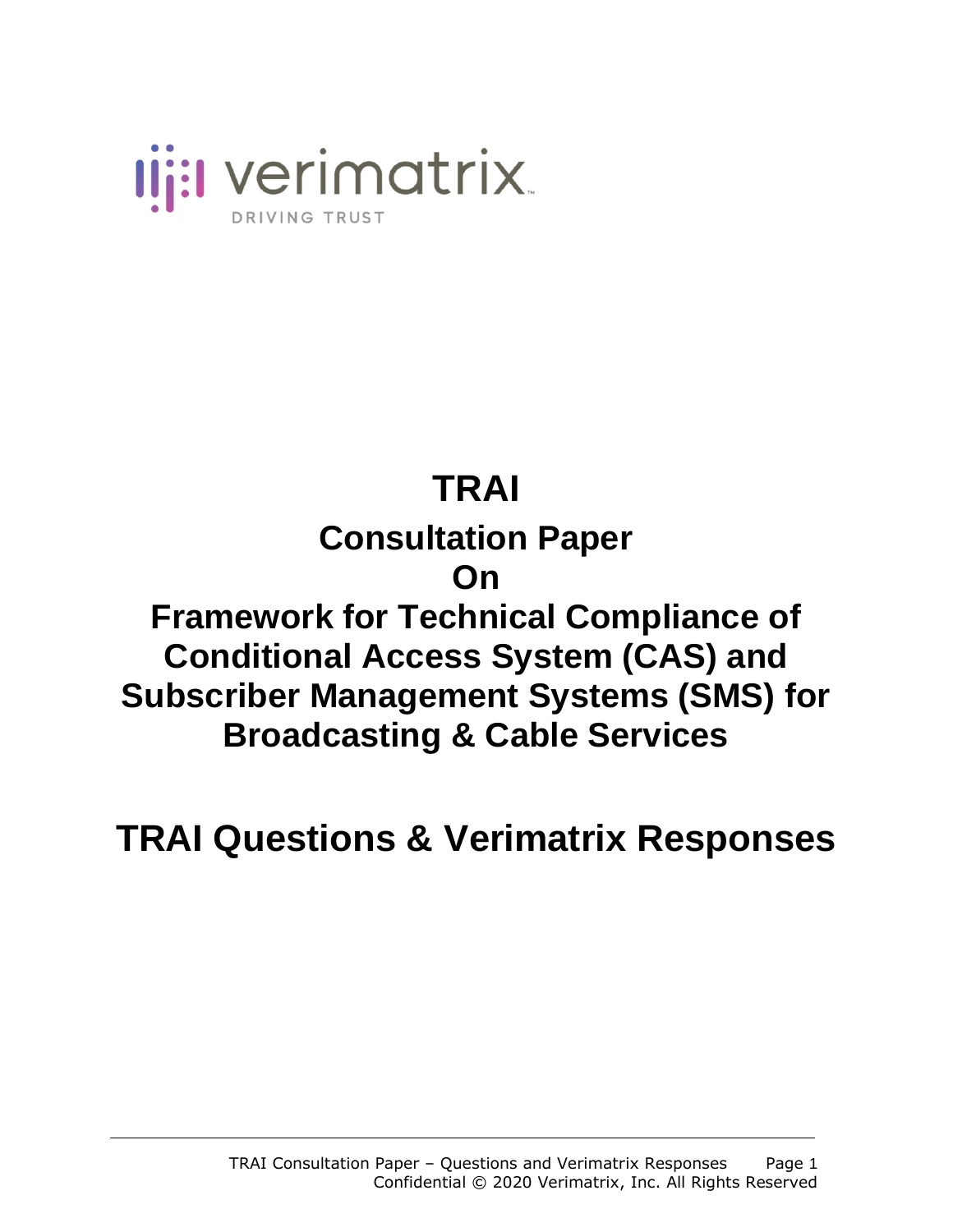

@ 2005-2020 Verimatrix ALL RIGHTS RESERVED

Notice: No part of this publication may be reproduced or transmitted in any form or by any means, electronic or mechanical, including photocopying and recording, or stored in a database or retrieval system for any purpose without the express written permission of Verimatrix, Inc.

The information contained in this document is provided AS-IS without warranty of any kind. Verimatrix reserves the right to make changes to this document and its implementation without any obligation to notify the recipient of this document. Nothing in this document shall create a warranty, either express or implied, and nothing herein shall alter the terms and conditions set forth in the applicable confidentiality, license, and/or service agreement(s) for use of the Verimatrix confidential information, products, or services.

All of the features described in this document may not be currently available. Refer to the most recent product announcement or contact Verimatrix, Inc. for information on feature and product availability.

Verimatrix, the Verimatrix logo, ViewRight, VideoMark, and StreamMark are registered trademarks and service marks of Verimatrix, Inc. Verspective is a trademark of Verimatrix, Inc.

All other trademarks, service marks, company names or logos are properties of their respective owners. Mention of third-party products is for informational purposes only and constitutes neither an endorsement nor a recommendation. Verimatrix, Inc. assumes no responsibility with regard to the performance or use of these products.

Verimatrix Impasse des Carrés de l'Arc Rond-point du Canet 13590, Meyreuil France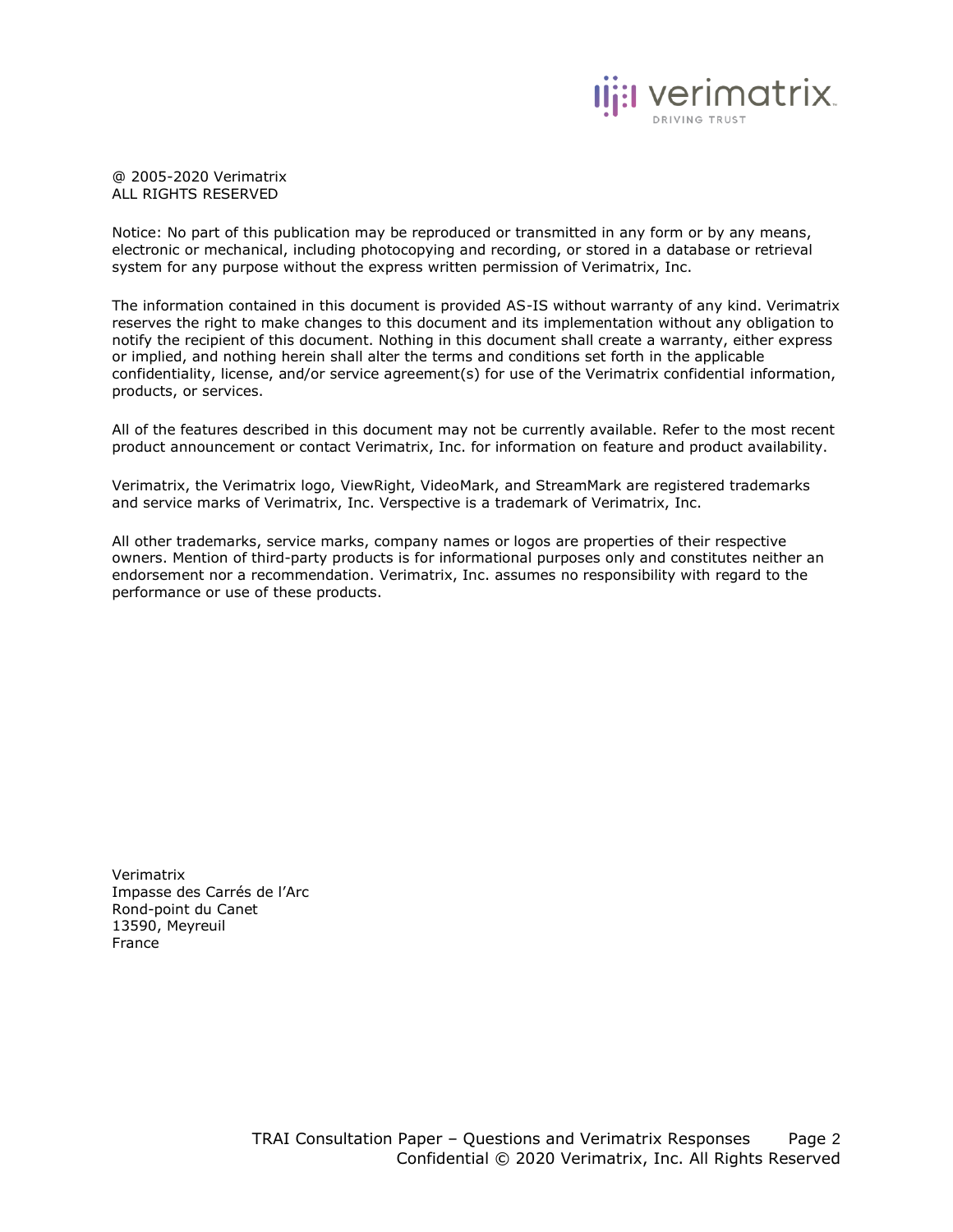

## **Table of Contents**

| Q1: List all the important features of CAS & SMS to adequately cover all the requirements for<br>Digital Addressable Systems with a focus on the content protection and the factual reporting<br>of subscriptions. Please provide exhaustive list, including the features specified in Schedule<br>III of Telecommunication (Broadcasting and Cable) Services Interconnection (Addressable |  |
|--------------------------------------------------------------------------------------------------------------------------------------------------------------------------------------------------------------------------------------------------------------------------------------------------------------------------------------------------------------------------------------------|--|
| Q2: As per audit procedure (in compliance with Schedule III), a certificate from CAS / SMS<br>vendor suffices to confirm the compliance. Do you think that all the CAS & SMS comply with<br>the requisite features as enumerated in question 1 above? If not, what additional checks or                                                                                                    |  |
| Q3: Do you consider that there is a need to define a framework for CAS/ SMS systems to<br>benchmark the minimum requirements of the system before these can be deployed by any                                                                                                                                                                                                             |  |
| Q4: What safeguards are necessary so that consumers as well as other stakeholders do not                                                                                                                                                                                                                                                                                                   |  |
| Q5.a: Who should be entrusted with the task of defining the framework for CAS & SMS in<br>India? Justify your choice with reasons thereof. Describe the structure and functioning                                                                                                                                                                                                          |  |
| Q5.b: What should be the mechanism / structure, so as to ensure that stakeholders engage<br>actively in the decision-making process for making test specifications / procedures? Support                                                                                                                                                                                                   |  |
| Q6: Once the technical framework for CAS & SMS is developed, please suggest a suitable                                                                                                                                                                                                                                                                                                     |  |
| Q6.a: Should there be a designated agency to carry out the testing and certification to ensure<br>compliance to such framework? Or alternatively should the work of testing and certification be<br>entrusted with accredited testing labs empanelled by the standards making agency /<br>government? Please provide detailed suggestion including the benefits and limitations (if any)   |  |
| Q6.b: What precaution should be taken at the planning stage for smooth implementation of<br>standardization and certification of CAS and SMS in Indian market? Do you foresee any                                                                                                                                                                                                          |  |
| Q6.c: What should be the oversight mechanism to ensure continued compliance? Please<br>provide your comments with reasoning sharing the national / international best practices.  8                                                                                                                                                                                                        |  |
| TRAI Consultation Paper - Questions and Verimatrix Responses<br>Page 3<br>Confidential © 2020 Verimatrix, Inc. All Rights Reserved                                                                                                                                                                                                                                                         |  |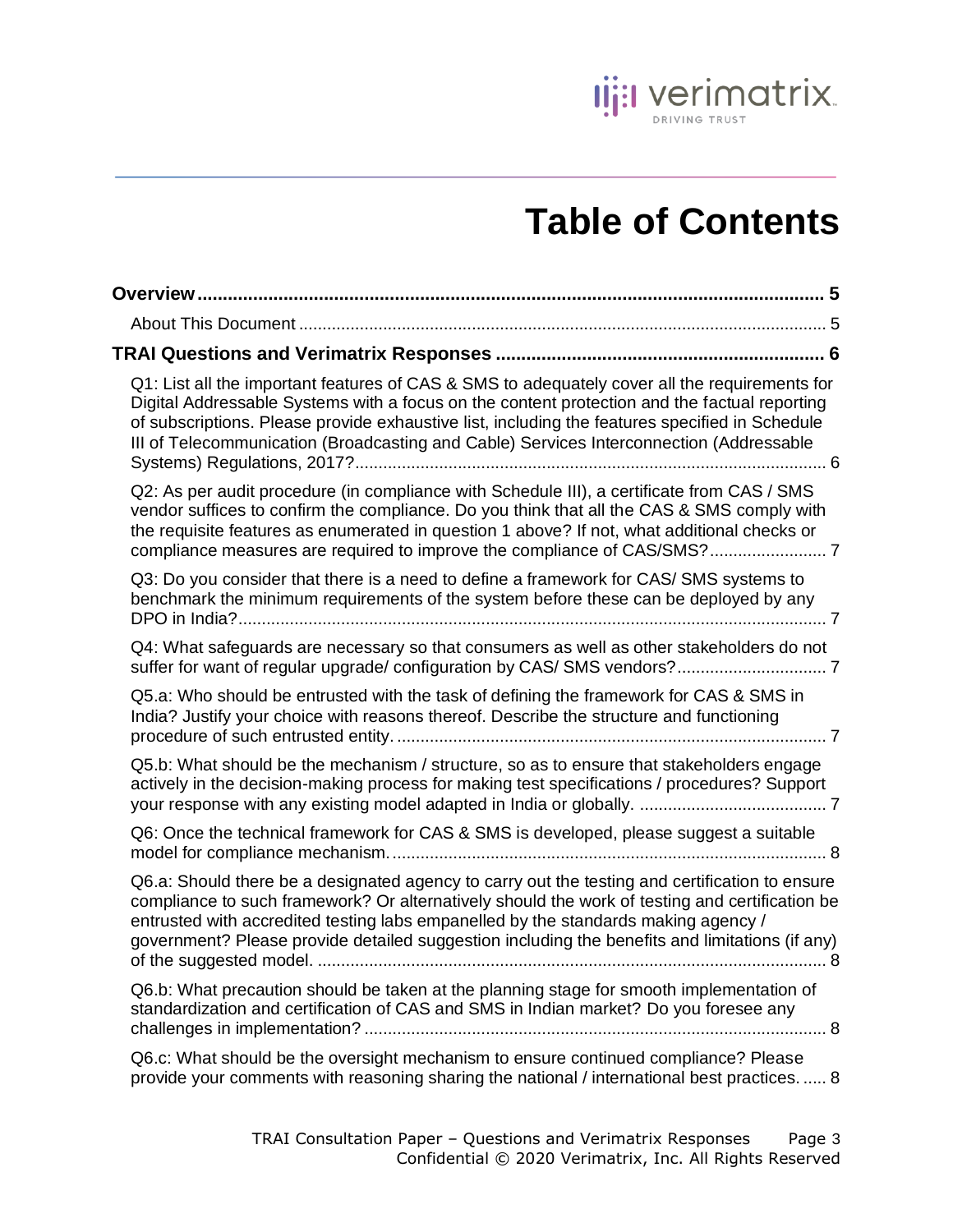

[Q7: Once a new framework is established, what should be the mechanism to ensure that all](#page-7-4)  [CAS/ SMS comply with the specifications? Should existing and deployed CAS/ SMS systems](#page-7-4)  [be mandated to conform to the framework? If yes please suggest the timelines. If no, how will](#page-7-4)  [the level playing field and assurance of common minimum framework be achieved?](#page-7-4) ............. 8

| Q8: Do you think standardization and certification of CAS and SMS will bring economic      |  |
|--------------------------------------------------------------------------------------------|--|
| efficiency, improve quality of service and improve end-consumer experience? Kindly provide |  |
|                                                                                            |  |
|                                                                                            |  |

[Q9: Any other issue relevant to the present consultation.](#page-8-1) ......................................................... 9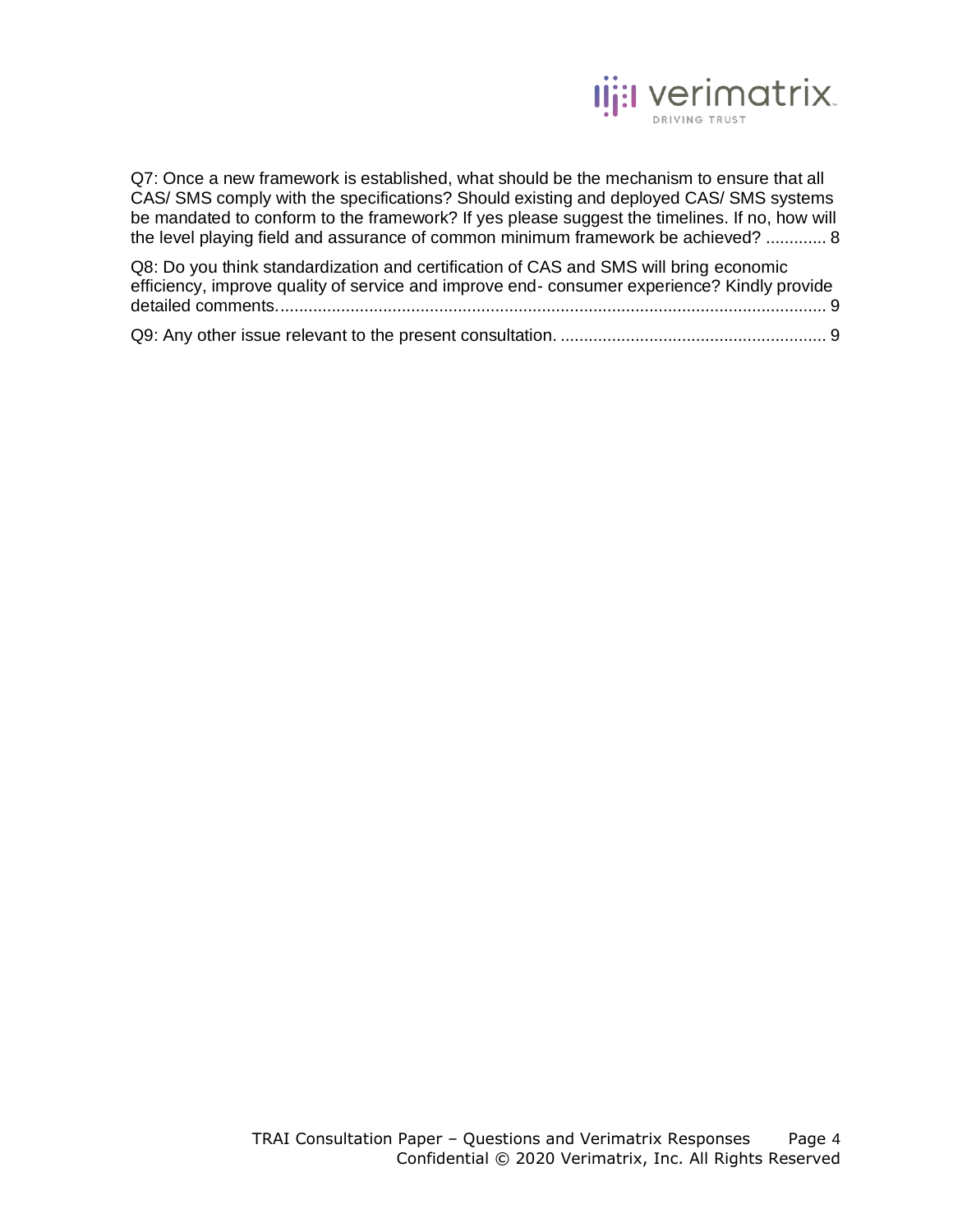

### **Overview**

#### <span id="page-4-1"></span><span id="page-4-0"></span>**About This Document**

The Indian government is currently seeking support from the players in the broadcast market in India to ensure that conditional access systems (CAS) and subscriber management systems (SMS) in the broadcasting and cable industries are technically compliant with local regulations.

Verimatrix is a vendor offering highly secure CA solutions for both one-way and two-way networks.

This document describes Verimatrix' view and recommendations regarding the compliance of such CAS and SMS solutions.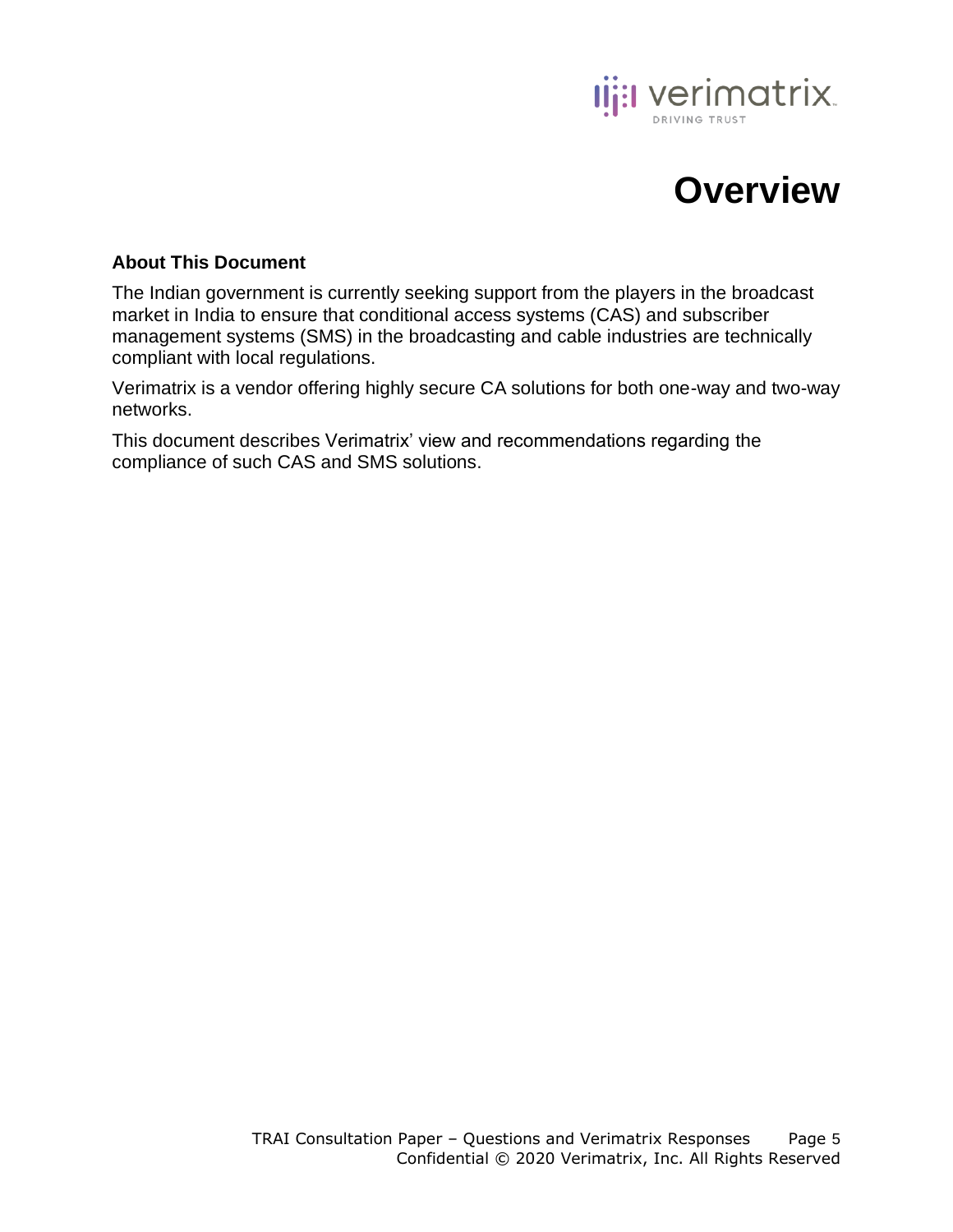

# **TRAI Questions and Verimatrix Responses**

<span id="page-5-1"></span><span id="page-5-0"></span>**Q1: List all the important features of CAS & SMS to adequately cover all the requirements for Digital Addressable Systems with a focus on the content protection and the factual reporting of subscriptions. Please provide exhaustive list, including the features specified in Schedule III of Telecommunication (Broadcasting and Cable) Services Interconnection (Addressable Systems) Regulations, 2017?**

Verimatrix is a CAS vendor. Hence this answer is limited to the CAS part. Typical features a CAS should support are listed in the following:

- Advanced/Ultra security with support by trusted hardware (TEE or IPR)
- Studio certification
- Individual ECM encryption
- Proprietary key ladders
- STB blacklisting features
- Entitlements expire without a need de-entitlement
- Individual and group based EMM addressing
- Simulcrypt compliance
- Fingerprinting and forensic watermarking
- OSM messaging
- Triggers
- Reporting capabilities to allow for reconciliation of the data residing in the CAS data base.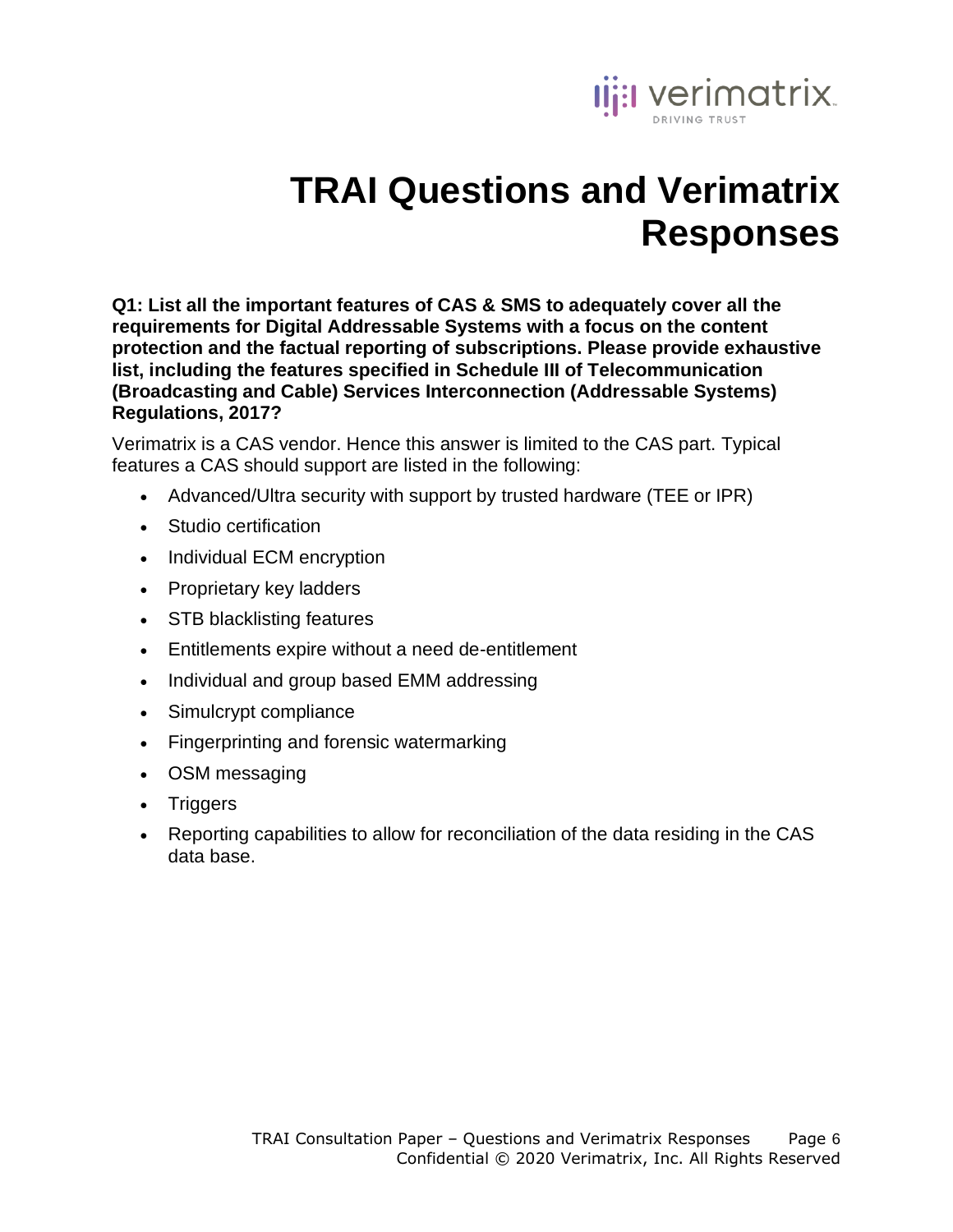

<span id="page-6-0"></span>**Q2: As per audit procedure (in compliance with Schedule III), a certificate from CAS / SMS vendor suffices to confirm the compliance. Do you think that all the CAS & SMS comply with the requisite features as enumerated in question 1 above? If not, what additional checks or compliance measures are required to improve the compliance of CAS/SMS?** 

Vendors should commit compliance by self-declaration.

#### <span id="page-6-1"></span>**Q3: Do you consider that there is a need to define a framework for CAS/ SMS systems to benchmark the minimum requirements of the system before these can be deployed by any DPO in India?**

If Q1 is met by a known and well-established CAS vendor, then self-declaration should be sufficient. For other vendors or newcomers, meeting high security is must. There should be a framework to ensure that new vendors approaching the market in India are compliant.

#### <span id="page-6-2"></span>**Q4: What safeguards are necessary so that consumers as well as other stakeholders do not suffer for want of regular upgrade/ configuration by CAS/ SMS vendors?**

CA systems shall be maintained with latest updates from the CAS vendor to ensure reliable platform security and that system outages and content leaks are avoided.

#### <span id="page-6-3"></span>**Q5.a: Who should be entrusted with the task of defining the framework for CAS & SMS in India? Justify your choice with reasons thereof. Describe the structure and functioning procedure of such entrusted entity.**

Any TRAI nominated body should be good to define the framework, Verimatrix is neutral to it. Verimatrix will provide full support to that body.

<span id="page-6-4"></span>**Q5.b: What should be the mechanism / structure, so as to ensure that stakeholders engage actively in the decision-making process for making test specifications / procedures? Support your response with any existing model adapted in India or globally.**

This should be defined by the TRAI nominated body (see Q5.a)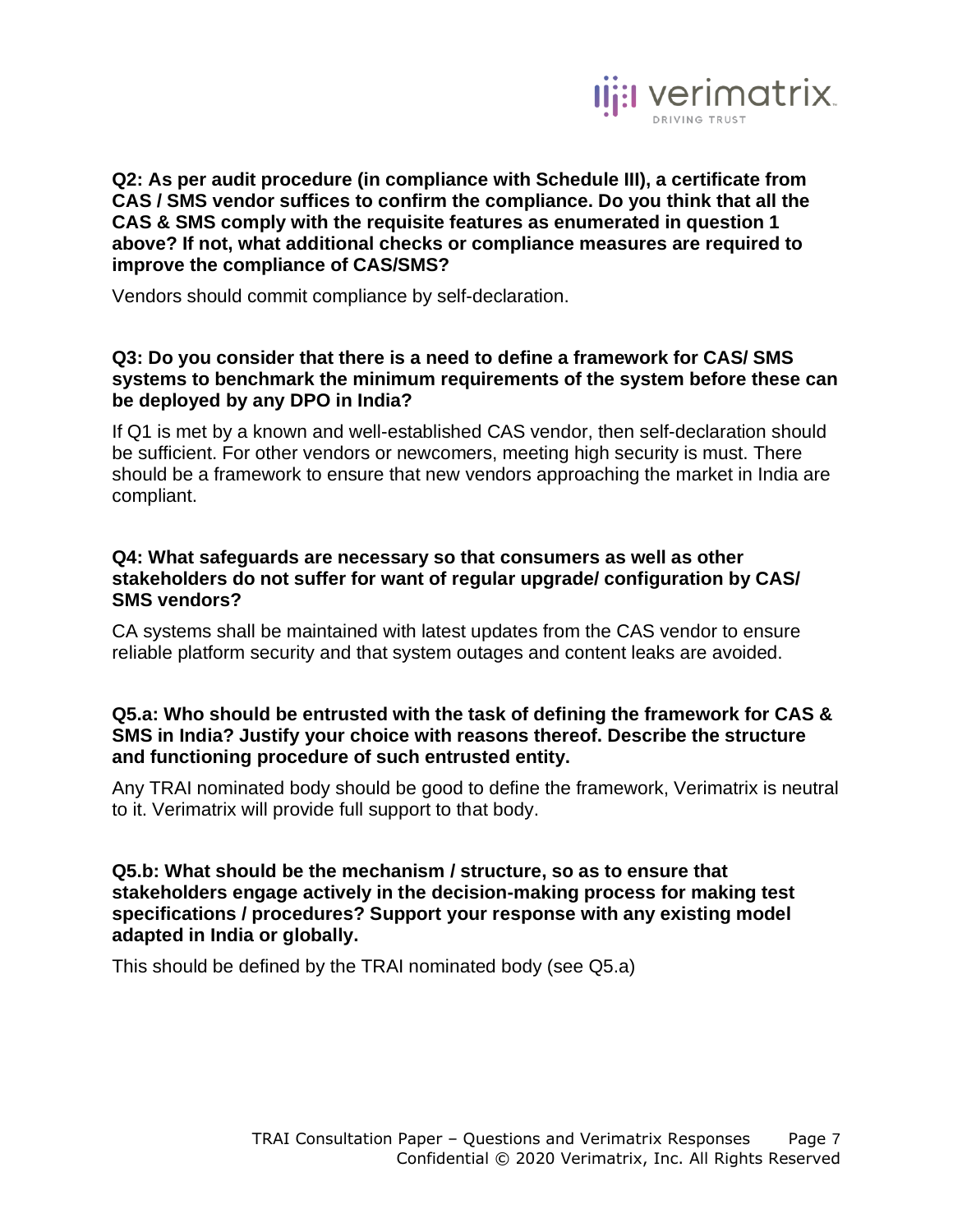

#### <span id="page-7-0"></span>**Q6: Once the technical framework for CAS & SMS is developed, please suggest a suitable model for compliance mechanism.**

It depends a lot on the targeted solution. For example, Common Interface Modules are directly available. The ETSI ECI proposal needs further investigation, also to which extent it can meet typical content provider and CAS security requirements.

#### <span id="page-7-1"></span>**Q6.a: Should there be a designated agency to carry out the testing and certification to ensure compliance to such framework? Or alternatively should the work of testing and certification be entrusted with accredited testing labs empanelled by the standards making agency / government? Please provide detailed suggestion including the benefits and limitations (if any) of the suggested model.**

Operator and CAS vendor shall continue to work together. TRAI nominated body should only involve if there is any non-compliance by either party.

#### <span id="page-7-2"></span>**Q6.b: What precaution should be taken at the planning stage for smooth implementation of standardization and certification of CAS and SMS in Indian market? Do you foresee any challenges in implementation?**

Operator and CAS vendor shall continue to work together. TRAI nominated body should only involve if there is any non-compliance by either party.

#### <span id="page-7-3"></span>**Q6.c: What should be the oversight mechanism to ensure continued compliance? Please provide your comments with reasoning sharing the national / international best practices.**

All Broadcaster shall have common standards and these shall be agreed by all stakeholders.

#### <span id="page-7-4"></span>**Q7: Once a new framework is established, what should be the mechanism to ensure that all CAS/ SMS comply with the specifications? Should existing and deployed CAS/ SMS systems be mandated to conform to the framework? If yes please suggest the timelines. If no, how will the level playing field and assurance of common minimum framework be achieved?**

Networks that significantly deviate from the required standard should upgrade at least by implementing a cap & grow strategy. Assuming cap & grow, the time line could be rather short, as there will be no requirement for touching the existing deployment. If an incumbent system has severe security problems that cannot be fixed, a replacement incl. STB swap might be the only possible way forward.